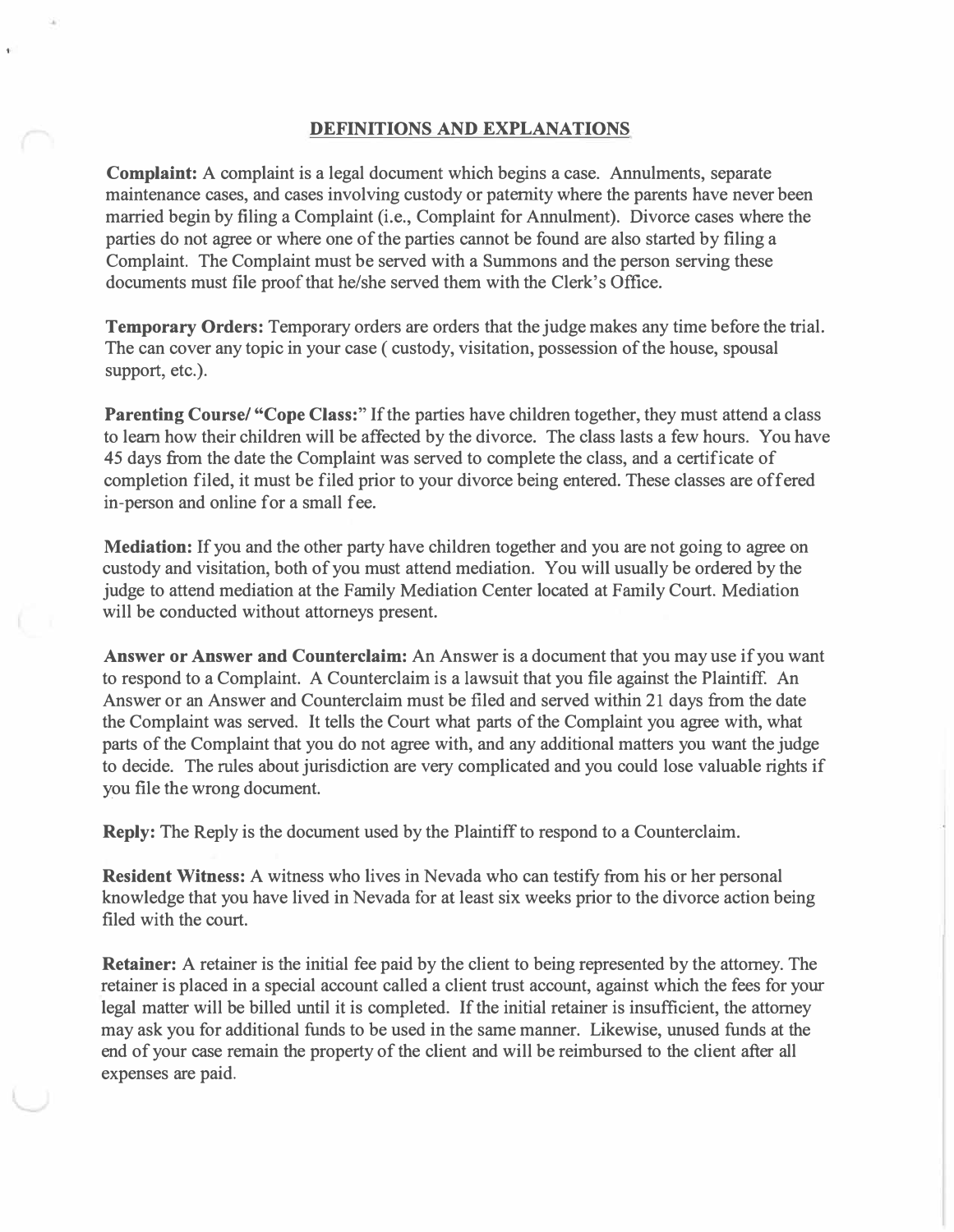**Motion:** Papers filed with the Court asking for specific action to be taken by the court at a hearing. Examples of Motions are: Motion to Establish Custody, Motion for Exclusive Possession of the Marital Residence, Motion to Modify Custody, Motion to Modify Child Support, Motion for Contempt, etc.

**Costs:** Filing fees, process server charges, copying charges, postage, court reporter charges, delivery/court runner charges, etc., are expenses which are known as "costs" and are normally paid by the client in addition to the lawyer's fees. Costs are in addition to the attorney's bill for his or her time and effort.

**Case Management Conference:** This is a court hearing set by the Court where the judge, the parties and their attorneys meet and talk about the "Discovery Plan" (the plan to exchange information that will be needed for the trial), schedule the trial date and other deadlines in the case, and discuss the possibility of settlement.

**Discovery:** This is how the parties exchange information about their side of the case. The Nevada Rules of Civil Procedure outline the types of discovery and the rules for discovery.

**Calendar Call:** This is a court hearing between the parties and either the judge to confirm the trial date.

**Pretrial Settlement Conference:** This is a meeting between the parties (or their attorneys) to create a plan for the trial (i.e., decide what evidence can be admitted without objection, etc.) It is scheduled by the parties and should be set as close to the trial date as possible. This conference can be helpful but it is not mandatory.

**Trial:** This is the hearing where you give all of your evidence to the judge. You can have witnesses (including yourself) and documentary evidence ( paper, pictures, videos, etc.). You should review the Nevada Revised Statutes regarding the admission of evidence before the trial.

**Default:** If the defendant did not timely file his/her Answer (or other appropriate document), then he/she is in "default." Generally, when the defendant is in default, the judge will usually give the Plaintiff what he/she asked for in the Complaint.

**"Prove-Up" Hearing:"** A "prove-up" hearing is a short hearing before the judge when a case has settled or is uncontested in which the terms of a settlement or final resolution are told to the judge and "put on the record."

**Request for Summary Disposition:** If your case is uncontested or has settled, you may ask a judge sign your Decree based on the paperwork. The paperwork takes the place of the testimony that you wold give at a "prove-up" hearing (see above).